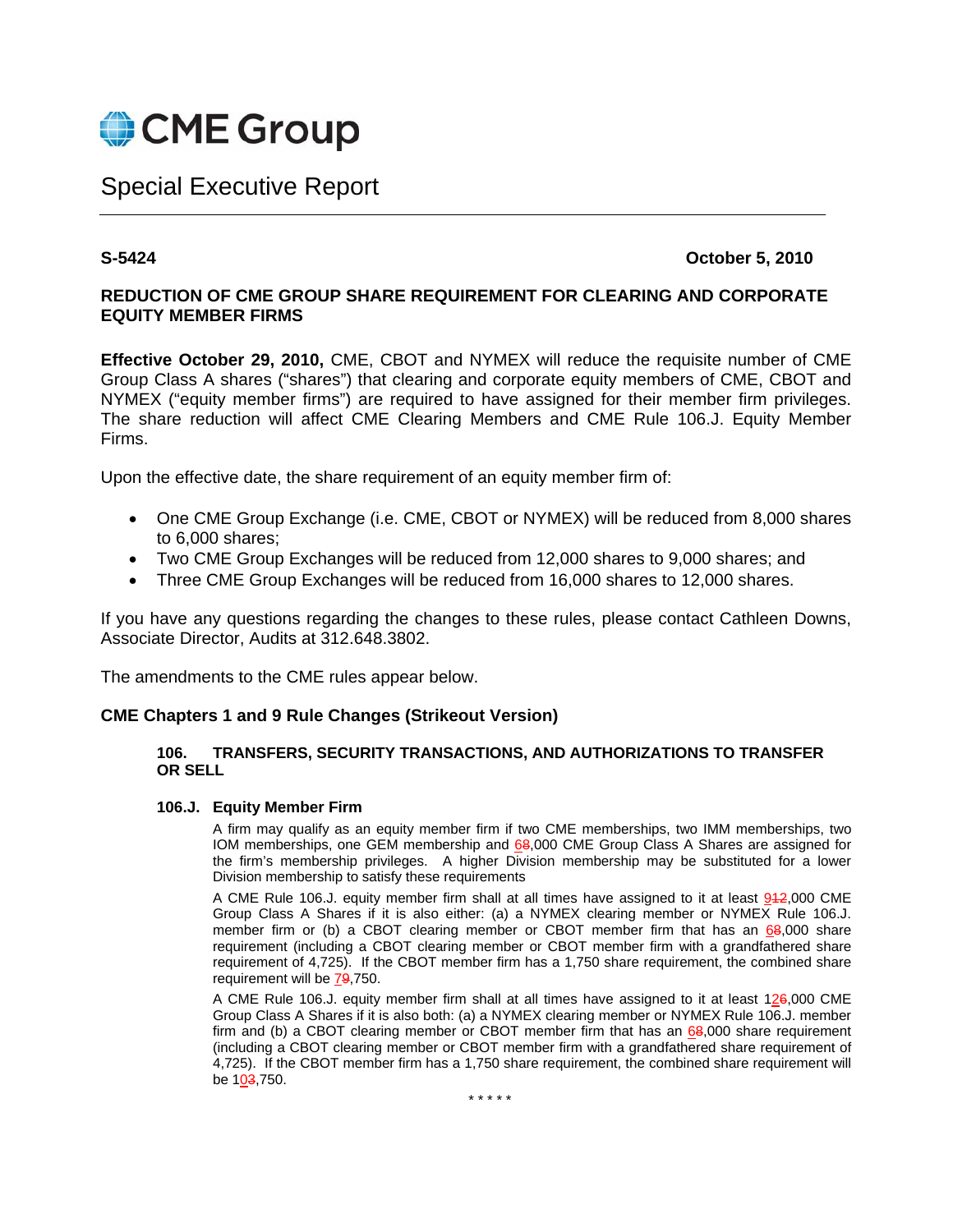#### **902. CLEARING MEMBERSHIP ASSIGNMENT REQUIREMENTS**

#### **902.A. Assignment Requirement**

Subject to exemptions granted by Exchange staff, each CME clearing member shall have at least: two CME memberships, two IMM memberships, two IOM memberships, one GEM membership and 68,000 CME Group Class A Shares assigned to the Clearing House. A clearing member which was an IMM Class A clearing member on or prior to May 6, 1987, shall have at least one CME membership, three IMM memberships, two IOM memberships, one GEM membership and 68,000 CME Group Class A Shares assigned to the Clearing House. A higher Division membership may be substituted for a lower Division membership to satisfy these requirements.

A CME clearing member shall at all times have assigned to it at least 942,000 CME Group Class A Shares if it is also either: (a) a NYMEX clearing member or NYMEX Rule 106.J. member firm or (b) a CBOT clearing member or CBOT member firm that has an 68,000 share requirement (including a CBOT clearing member or CBOT member firm with a grandfathered share requirement of 4,725). If the CBOT member firm has a 1,750 share requirement, the combined share requirement will be 79,750.

A CME clearing member shall at all times have assigned to it at least 126,000 CME Group Class A Shares if it is also both: (a) a NYMEX clearing member or NYMEX Rule 106.J. member firm and (b) a CBOT clearing member or CBOT member firm that has an 68,000 share requirement (including a CBOT clearing member or CBOT member firm with a grandfathered share requirement of 4,725). If the CBOT member firm has a 1,750 share requirement, the combined share requirement will be 103,750.

\* \* \* \* \*

## **CME Chapters 1 and 9 Rule Changes (Final Version)**

#### **106. TRANSFERS, SECURITY TRANSACTIONS, AND AUTHORIZATIONS TO TRANSFER OR SELL**

#### **106.J. Equity Member Firm**

A firm may qualify as an equity member firm if two CME memberships, two IMM memberships, two IOM memberships, one GEM membership and 6,000 CME Group Class A Shares are assigned for the firm's membership privileges. A higher Division membership may be substituted for a lower Division membership to satisfy these requirements

A CME Rule 106.J. equity member firm shall at all times have assigned to it at least 9,000 CME Group Class A Shares if it is also either: (a) a NYMEX clearing member or NYMEX Rule 106.J. member firm or (b) a CBOT clearing member or CBOT member firm that has an 6,000 share requirement (including a CBOT clearing member or CBOT member firm with a grandfathered share requirement of 4,725). If the CBOT member firm has a 1,750 share requirement, the combined share requirement will be 7,750.

A CME Rule 106.J. equity member firm shall at all times have assigned to it at least 12,000 CME Group Class A Shares if it is also both: (a) a NYMEX clearing member or NYMEX Rule 106.J. member firm and (b) a CBOT clearing member or CBOT member firm that has an 6,000 share requirement (including a CBOT clearing member or CBOT member firm with a grandfathered share requirement of 4,725). If the CBOT member firm has a 1,750 share requirement, the combined share requirement will be 10,750.

\* \* \* \* \*

#### **902. CLEARING MEMBERSHIP ASSIGNMENT REQUIREMENTS**

#### **902.A. Assignment Requirement**

Subject to exemptions granted by Exchange staff, each CME clearing member shall have at least: two CME memberships, two IMM memberships, two IOM memberships, one GEM membership and 6,000 CME Group Class A Shares assigned to the Clearing House. A clearing member which was an IMM Class A clearing member on or prior to May 6, 1987, shall have at least one CME membership, three IMM memberships, two IOM memberships, one GEM membership and 6,000 CME Group Class A Shares assigned to the Clearing House. A higher Division membership may be substituted for a lower Division membership to satisfy these requirements.